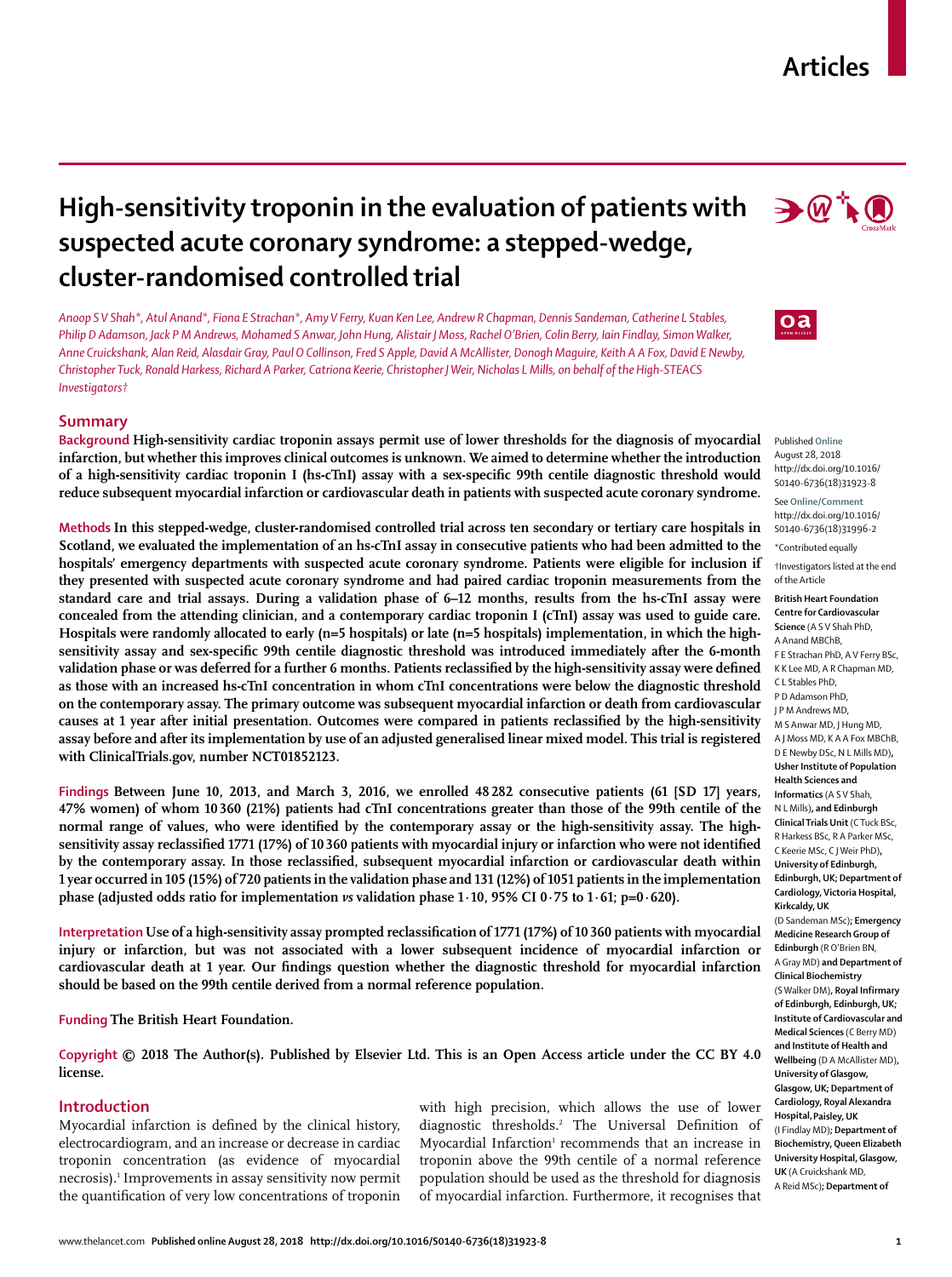**Clinical Blood Sciences and Department of Cardiology, St George's University Hospitals NHS Trust and St George's University of London, London, UK**  (P O Collinson MD)**; Department of Laboratory Medicine and Pathology, Hennepin County Medical Center and University of Minnesota, Minneapolis, MN, USA** (F S Apple PhD)**; and Emergency Medicine Department, Glasgow Royal Infirmary, Glasgow, UK**  (D Maguire MBChB)

Correspondence to: Prof Nicholas L Mills, British Heart Foundation Centre for Cardiovascular Science University of Edinburgh, Edinburgh EH16 4SA, UK **nick.mills@ed.ac.uk**

### **Research in context**

### **Evidence before this study**

We searched PubMed for reports published in English between Jan 1, 2010, and July 18, 2018, with the search terms "cardiac troponin", "myocardial infarction", "acute coronary syndrome", and "randomised controlled trials". Although no randomised controlled trials have evaluated the effects of a high-sensitivity cardiac troponin assay on cardiovascular outcomes, a previous study showed that lowering the diagnostic threshold with a contemporary troponin assay was associated with a reduction in myocardial infarction or death in those reclassified as having had a myocardial infarction. Further, registry studies have shown a reduction in recurrent myocardial infarction but no difference in all-cause mortality following the introduction of a high-sensitivity cardiac troponin assay.

### **Added value of this study**

To our knowledge, this is the first randomised controlled trial to evaluate the effects of implementing a high-sensitivity cardiac troponin I assay in patients with suspected acute coronary

syndrome. We show that use of the high-sensitivity assay reclassified one in six patients with myocardial injury, but only a third of these patients had a diagnosis of type 1 myocardial infarction, and the incidence of subsequent myocardial infarction or cardiovascular death at 1 year was unchanged.

#### **Implications of all the available evidence**

Implementation of a high-sensitivity cardiac troponin assay and use of the 99th centile as the diagnostic threshold identifies more patients with myocardial injury than type 1 myocardial infarction and does not lead to a reduction in subsequent cardiac events. This finding raises the question of whether clinical decisions should be based on a 99th centile threshold derived from a reference population or on an approach that acknowledges the continuum of disease and clinical presentation and optimises diagnostic accuracy. Finally, a high-sensitivity assay can identify low-risk populations, leading to reductions in the overall duration of hospital stay.

troponin concentrations differ in men and women,<sup>3,4</sup> and suggests sex-specific diagnostic thresholds be applied when using high-sensitivity assays.

The use of high-sensitivity cardiac troponin assays and lowering the diagnostic threshold to the 99th centile remains a contentious issue in clinical practice;<sup>5</sup> therefore, despite guideline recommendations,<sup>1</sup> few institutions worldwide have adopted high-sensitivity assays.<sup>67</sup> If increased sensitivity does not affect the specificity of testing for the diagnosis of myocardial infarction, then introducing high-sensitivity assays will improve patient outcomes through better targeting of therapies for coronary heart disease. However, if the increase in sensitivity leads to poor specificity, then patients could be misdiagnosed, given inappropriate medications, and potentially have adverse outcomes. We aimed to determine whether the introduction of a high-sensitivity cardiac troponin I (hs-cTnI) assay with a sex-specific 99th centile diagnostic threshold would reduce subsequent myocardial infarction or cardiovascular death within 1 year in patients with suspected acute coronary syndrome who would previously have been classified as not having had a myocardial injury and were reclassified following use of the high-sensitivity assay.

### **Methods**

#### **Study design and participants**

The High-Sensitivity Troponin in the Evaluation of patients with suspected Acute Coronary Syndrome (High-STEACS) trial is a stepped-wedge, cluster-randomised controlled trial that aimed to prospectively evaluate the implementation of an hs-cTnI assay in consecutive patients with suspected acute coronary syndrome in ten secondary and tertiary care hospitals in Scotland. Sites were eligible if they had the capacity to measure the trial assay and if they returned data to the national hospital admissions database.8 All patients attending the Emergency Department were screened for suspected acute coronary syndrome by the attending clinician; at the same time, troponin was requested with an electronic form integrated into the clinical care pathway. Patients were eligible for inclusion if they presented with suspected acute coronary syndrome and had paired cardiac troponin measurements from the standard care and trial assays. Patients were excluded if they had been admitted previously during the trial period or were not resident in Scotland.

The study was approved by the Scotland A Research Ethics Committee, the Public Benefit and Privacy Panel for Health and Social Care, and by each National Health Service (NHS) Health Board. The conduct of the trial was periodically reviewed by an independent data monitoring committee. All data were collected prospectively from the electronic patient record, de-identified and linked within secure NHS Safe Havens (figure 1).

#### **Randomisation and masking**

In this trial, the hospital site was the unit of randomisation. Cluster randomisation was necessary to avoid the risk of clinical error due to reporting of different troponin assays and thresholds simultaneously. All sites reported cardiac troponin concentration by use of a contemporary troponin assay and an existing diagnostic threshold in a validation phase of at least 6 months. Sites were paired based on expected number of patients presenting with suspected acute coronary syndrome before they were randomly allocated to early or late implementation of the highsensitivity assay (with sex-specific thresholds) for the diagnosis of myocardial infarction (figure 1; appendix).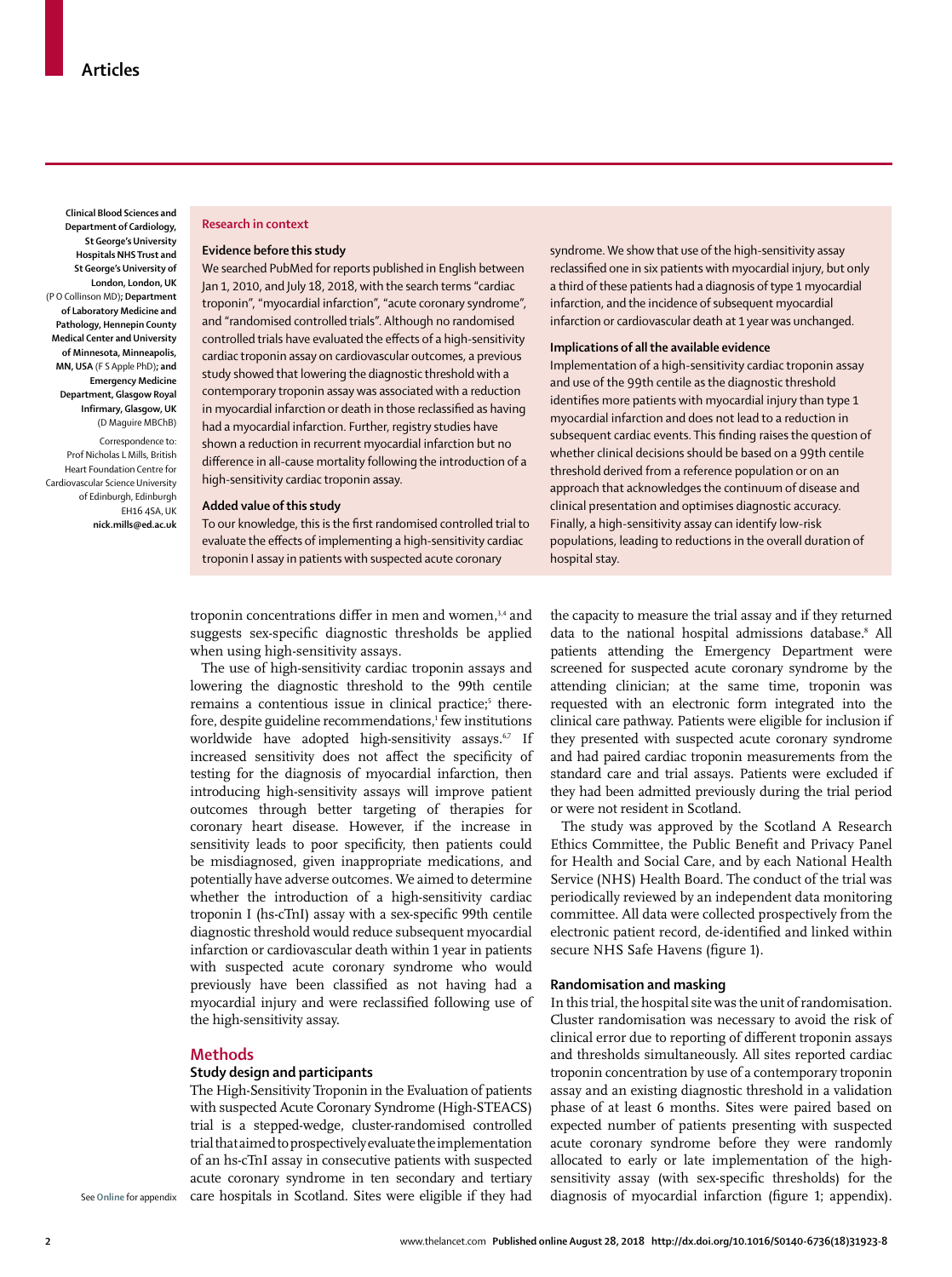**Articles**



#### *Figure 1:* **Schematic of the High-STEACS trial design and linkage of electronic patient record data sources**

(A) Diagram illustrating how screening, enrolment, adjudication, and follow-up were done by use of linked routine health-care data in Scotland. The Community Health Index is a population health-care register that includes all individuals resident in Scotland. The Community Health Index number, date and time of presentation, and study inclusion and exclusion criteria were extracted from the TrakCare software application and linked to the ARCHITECT assay platform to identify eligible patients. This number was also used to link all data sources, which are held securely within the NHS safe haven of each Health Board. Eligible patients were assigned a unique study ID and all identifiable data were removed. Anonymised data were transferred to a national analytical platform in the Farr Institute of Health Informatics Research (Edinburgh Bioquarter) for analysis and reporting. (B) Study design, in which sites were separated into early and late implementation designs. ICD-10=International Classification of Diseases, tenth edition. PIS=Prescribing Information System. SIMD=Scottish Index of Multiple Deprivation.

Allocation was masked from sites before their inclusion in the trial and allocation was masked from individual participants throughout.

## **Procedures**

Cardiac troponin testing was done when patients presented at the hospital and was repeated 6 or 12 hours after the onset of symptoms, at the discretion of the attending physician and in accordance with national and international guidelines.9,10 Throughout the trial period, contemporary and high-sensitivity troponin assays were run simultaneously in plasma that had been taken but was surplus to clinical requirements. Attending clinicians were masked to the results of the high-sensitivity assay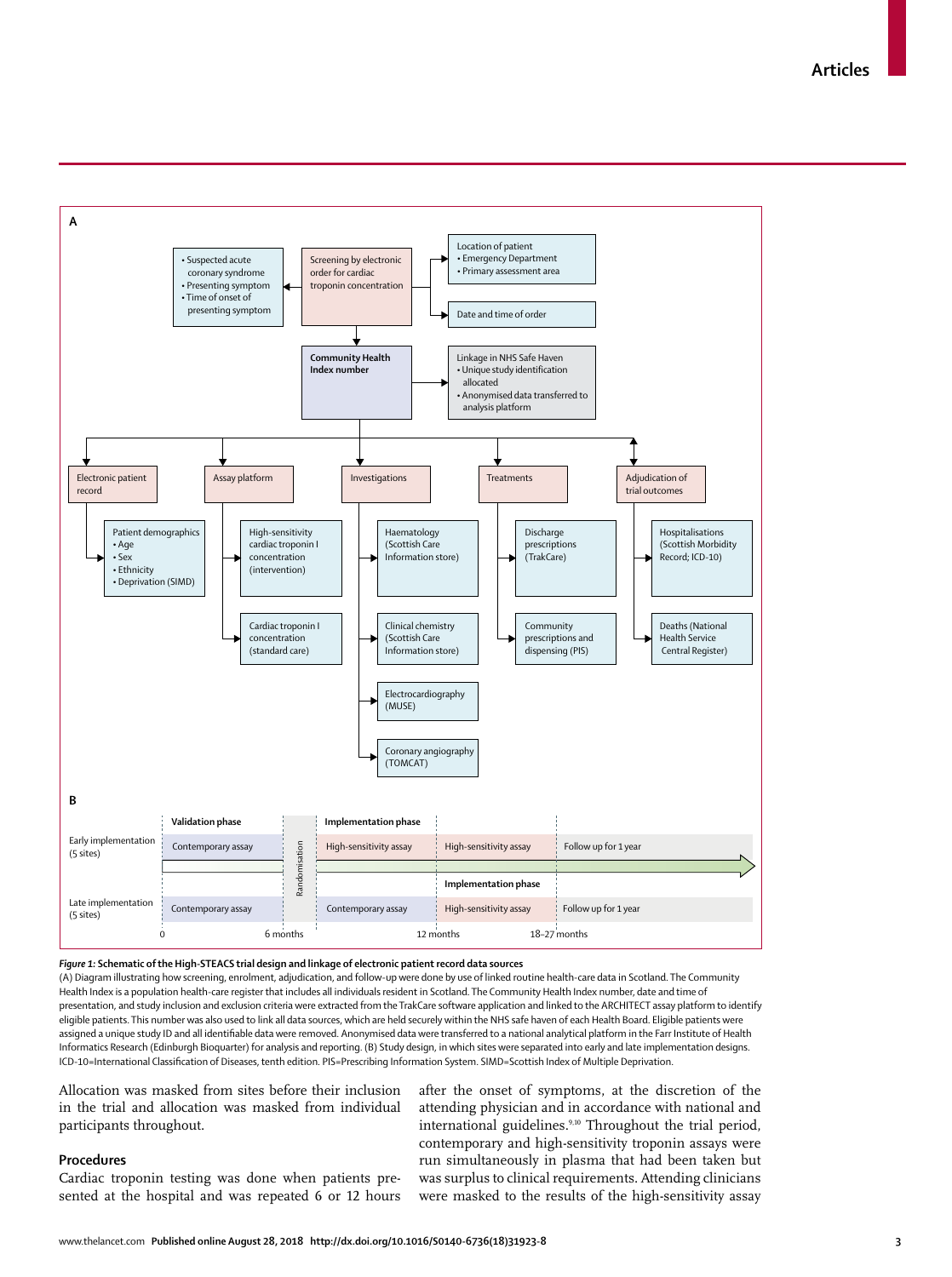|                                                                                | All<br>participants  | No<br>myocardial<br>injury | Myocardial injury                                                  |                                                 |
|--------------------------------------------------------------------------------|----------------------|----------------------------|--------------------------------------------------------------------|-------------------------------------------------|
|                                                                                |                      |                            | Reclassified by<br>high-sensitivity<br>cardiac<br>troponin I assay | Identified by<br>cardiac<br>troponin l<br>assay |
| Number of participants                                                         | 48282                | 37922                      | 1771                                                               | 8589                                            |
| Age, years                                                                     | 61(17)               | 58 (17)                    | 75 (14)                                                            | 70 (15)                                         |
| Sex                                                                            |                      |                            |                                                                    |                                                 |
| Women                                                                          | 22562 (47%)          | 17571 (46%)                | 1470 (83%)                                                         | 3521 (41%)                                      |
| Men                                                                            | 25720 (53%)          | 20351 (54%)                | 301 (17%)                                                          | 5068 (59%)                                      |
| Phase                                                                          |                      |                            |                                                                    |                                                 |
| Validation                                                                     | 18 978 (39%)         | 14862 (39%)                | 720 (41%)                                                          | 3396 (40%)                                      |
| Implementation                                                                 | 29 304 (61%)         | 23060 (61%)                | 1051 (59%)                                                         | 5193 (60%)                                      |
| Presenting complaint*                                                          |                      |                            |                                                                    |                                                 |
| Chest pain                                                                     | 34540 (81%)          | 28091 (84%)                | 1074 (67%)                                                         | 5375 (71%)                                      |
| Dyspnoea                                                                       | 2175 (5%)            | 1107 (3%)                  | 202 (13%)                                                          | 866 (11%)                                       |
| Palpitation                                                                    | 1269 (3%)            | 991 (3%)                   | 72 (4%)                                                            | 206 (3%)                                        |
| Syncope                                                                        | 2495 (6%)            | 1809 (5%)                  | 125 (8%)                                                           | 561 (7%)                                        |
| Other                                                                          | 2188 (5%)            | 1458 (4%)                  | 128 (8%)                                                           | 602 (8%)                                        |
| Previous medical conditions                                                    |                      |                            |                                                                    |                                                 |
| Myocardial infarction                                                          | 4214 (9%)            | 2835 (7%)                  | 219 (12%)                                                          | 1160 (14%)                                      |
| Ischaemic heart disease                                                        | 11 912 (25%)         | 8455 (22%)                 | 645 (36%)                                                          | 2812 (33%)                                      |
| Cerebrovascular disease                                                        | 2949 (6%)            | 1915 (5%)                  | 210 (12%)                                                          | 824 (10%)                                       |
| Diabetes mellitus                                                              | 3518 (7%)            | 2040 (5%)                  | 218 (12%)                                                          | 1260 (15%)                                      |
| Previous revascularisation                                                     |                      |                            |                                                                    |                                                 |
| Percutaneous coronary intervention                                             | 3682 (8%)            | 2744 (7%)                  | 155 (9%)                                                           | 783 (9%)                                        |
| Coronary artery bypass grafting                                                | 782 (2%)             | 534 (1%)                   | 40 (2%)                                                            | 208 (2%)                                        |
| Medications at presentation                                                    |                      |                            |                                                                    |                                                 |
| Aspirin                                                                        | 13163 (27%)          | 9462 (25%)                 | 668 (38%)                                                          | 3033 (35%)                                      |
| Dual anti-platelet therapy†                                                    | 1605 (3%)            | 1103 (3%)                  | 88 (5%)                                                            | 414 (5%)                                        |
| Statin                                                                         | 19366 (40%)          | 14 106 (37%)               | 960 (54%)                                                          | 4300 (50%)                                      |
| Angiotensin converting enzyme<br>inhibitor or angiotensin receptor<br>blockers | 15618 (32%)          | 11285 (30%)                | 762 (43%)                                                          | 3571 (42%)                                      |
| Beta-blocker                                                                   | 13173 (27%)          | 9566 (25%)                 | 658 (37%)                                                          | 2949 (34%)                                      |
| Oral anticoagulant‡                                                            | 3253 (7%)            | 2158 (6%)                  | 238 (13%)                                                          | 857 (10%)                                       |
| Electrocardiogram result§                                                      |                      |                            |                                                                    |                                                 |
| Normal                                                                         |                      |                            | 592 (43%)                                                          | 2080 (32%)                                      |
| Myocardial ischaemia                                                           |                      |                            | 194 (14%)                                                          | 2316 (36%)                                      |
| ST segment elevation                                                           |                      |                            | 32(2%)                                                             | 966 (15%)                                       |
| ST segment depression                                                          |                      |                            | 125 (9%)                                                           | 1203 (19%)                                      |
| Left bundle branch block                                                       | $\ddot{\phantom{a}}$ |                            | 30 (2%)                                                            | 157 (2%)                                        |
| T wave inversion                                                               |                      |                            | 192 (14%)                                                          | 1085 (17%)                                      |
|                                                                                |                      |                            | (Table 1 continues on next page)                                   |                                                 |

during the validation phase and the contemporary assay during the implementation phase.

In the validation phase, a contemporary cardiac troponin I (cTnI) assay (Abbott Laboratories; Abbott Park, IL, USA) was used to guide clinical decisions. The interassay coefficient of variation was determined at each site and was less than 10% at 40 ng/L (seven sites) and 50 ng/L (three sites). Only cTnI concentrations above these diagnostic thresholds were reported.11 During the implementation phase, an hs-cTnI assay (ARCHITECT $_{\text{start}}$ high-sensitive troponin I assay; Abbott Laboratories) was used to guide clinical decisions. This assay has an interassay coefficient of variation of less than 10% at 4.7 ng/ $L<sup>12</sup>$  and a 99th centile upper reference limit of  $34 \text{ ng/L}$  in men and  $16 \text{ ng/L}$  in women.<sup>3</sup> To support implementation, we provided written educational material and presentations at each site and training for clinical and laboratory staff, and we updated the electronic patient record to highlight the change in assay and diagnostic thresholds.

We collected clinical information from a standardised electronic patient record (TrakCare; InterSystems Corporation, Cambridge, MA, USA). All patients with hs-cTnI concentrations above the 99th centile were assessed in accordance with the Universal Definition of Myocardial Infarction,<sup>1</sup> as previously described.<sup>13,14</sup> Two physicians who were masked to the study phase independently reviewed all clinical information, and discordant diagnoses were resolved by a third reviewer. Type 1 myocardial infarction was defined as myocardial necrosis (any hs-cTnI concentration above the 99th centile with an increase or decrease in hs-cTnI concentration, where serial testing was done) in the context of a presentation with suspected acute coronary syndrome, with symptoms or signs of myocardial ischaemia on an electrocardiogram. Symptoms or signs of myocardial ischaemia due to increased oxygen demand or decreased oxygen supply (for example, tachyarrhythmia, hypotension, or anaemia) secondary to an alternative pathology and myocardial necrosis were defined as type 2 myocardial infarction. Type 4a myocardial infarction was defined in patients with symptoms or signs of myocardial ischaemia following percutaneous coronary intervention, where hs-cTnI concentrations were 5 times greater than the 99th centile, or when concentrations had increased further if they were increased before the procedure. Type 4b myocardial infarction was defined as myocardial ischaemia and myocardial necrosis that was associated with stent thrombosis, documented at angiography. Myocardial injury was defined as hs-cTnI concentrations greater than the 99th centile of normal reference values in the absence of any clinical features of myocardial ischaemia.

The study population was stratified by peak troponin concentration. Patients with hs-cTnI concentrations within the reference range (1–16 ng/L in women, 1–34 ng/L in men) were classified as having no myocardial injury. Patients with myocardial injury identified by the contemporary assay were defined as those with any cTnI concentration greater the diagnostic threshold of this assay. Patients reclassified by the hs-cTnI assay were defined as those with an increased hs-cTnI concentration (>16 ng/L for women, >34 ng/L for men), in whom cTnI concentrations were below the diagnostic threshold on the contemporary assay.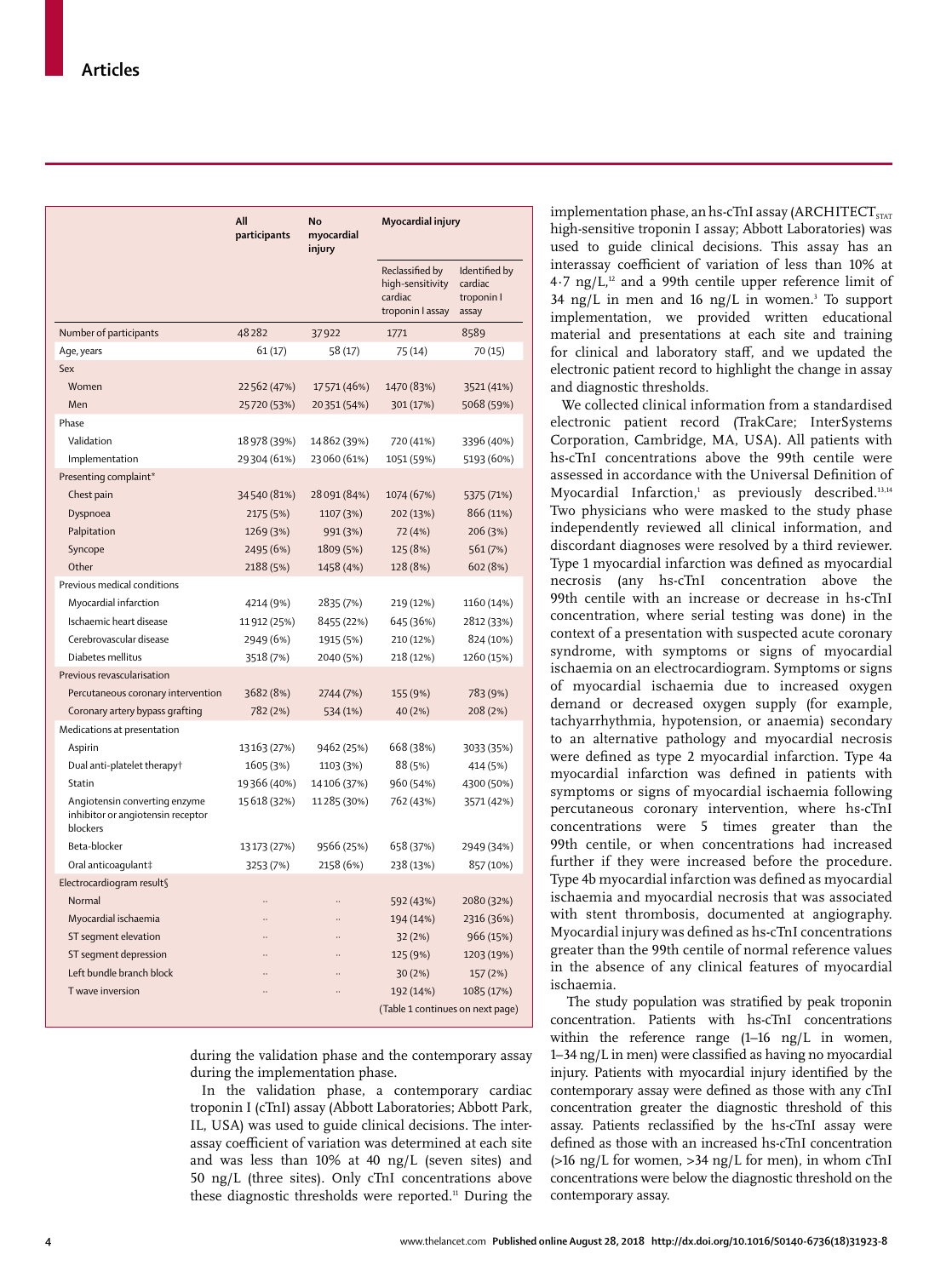## **Outcomes**

We used regional and national registries to ensure complete follow-up for the trial population<sup>12–15</sup> (figure 1; appendix). The prespecified primary outcome was subsequent myocardial infarction (type 1 or type 4b) or cardiovascular death within 1 year following the initial presentation to hospital. Primary outcome events were adjudicated by investigators who were masked to troponin concentrations during the index (ie, initial) presentation and study phase. The secondary efficacy outcomes were duration of hospital stay, myocardial infarction (type 1 or type 4b), unplanned coronary revascularisation, all-cause death, death from cardiovascular causes (cardiac and non-cardiac), hospital admission for heart failure, and ischaemic stroke. Secondary safety outcomes were major haemorrhage, unplanned hospital admission, excluding acute coronary syndrome, and non-cardiovascular death.

## **Statistical analysis**

We estimated that 6·4% of patients would be reclassified by the high-sensitivity assay<sup>3</sup> and that the event rate for the primary outcome would be 13% in this group.<sup>11</sup> Based on the planned inclusion of ten sites, power was 74–85% for an absolute risk reduction of 4·4%, if the proportion reclassified was between 6% and 9%, and the intra-cluster correlation coefficient was between 0·05 and 0·10 (appendix). Outcomes were compared in patients who had been reclassified by the hs-cTnI assay before and after its implementation by use of a generalised linear mixed effects model; the effects of the intervention were presented as odds ratios (ORs) with 95% CIs. The model adjusted for site, season, and time of presentation from the start date of the trial. Hospital site was fitted as a random effect, and age, sex, and social deprivation were included as fixed patient-level covariates. In a sensitivity analysis, an additional random effect was included in the primary analysis model to test for site-by-intervention interaction. Outcome event times were summarised descriptively before and after implementation of the highsensitivity assay by use of Kaplan-Meier survival curves, and differences between phases were tested with a log-rank test. Statistical analysis was done with SAS version 9.4. This trial is registered with ClinicalTrials.gov, number NCT01852123.

## **Role of the funding source**

The funders of the study had no role in study design, data collection, data analysis, data interpretation, or writing of the report. The corresponding author had full access to all the data in the study and had final responsibility for the decision to submit for publication.

## **Results**

Ten of the 23 secondary or tertiary care hospitals in Scotland were eligible and all of these ten hospitals participated (appendix). Between June 10, 2013, and March 3, 2016, 48 282 consecutive patients with suspected

|                                                                                                                                                                                                                                                                                                                                                                                                                                                                                | All<br>participants | <b>No</b><br>myocardial<br>injury | Myocardial injury                                                  |                                                 |  |
|--------------------------------------------------------------------------------------------------------------------------------------------------------------------------------------------------------------------------------------------------------------------------------------------------------------------------------------------------------------------------------------------------------------------------------------------------------------------------------|---------------------|-----------------------------------|--------------------------------------------------------------------|-------------------------------------------------|--|
|                                                                                                                                                                                                                                                                                                                                                                                                                                                                                |                     |                                   | Reclassified by<br>high-sensitivity<br>cardiac<br>troponin I assay | Identified by<br>cardiac<br>troponin I<br>assay |  |
| (Continued from previous page)                                                                                                                                                                                                                                                                                                                                                                                                                                                 |                     |                                   |                                                                    |                                                 |  |
| Physiological parameters                                                                                                                                                                                                                                                                                                                                                                                                                                                       |                     |                                   |                                                                    |                                                 |  |
| Heart rate, beats per minute                                                                                                                                                                                                                                                                                                                                                                                                                                                   |                     |                                   | 86(27)                                                             | 86(26)                                          |  |
| Systolic blood pressure, mm Hq                                                                                                                                                                                                                                                                                                                                                                                                                                                 |                     |                                   | 143 (28)                                                           | 138 (29)                                        |  |
| <b>GRACE</b> risk score                                                                                                                                                                                                                                                                                                                                                                                                                                                        |                     |                                   | 141 (32)                                                           | 144 (39)                                        |  |
| Haematology and clinical chemistry measurements                                                                                                                                                                                                                                                                                                                                                                                                                                |                     |                                   |                                                                    |                                                 |  |
| Haemoglobin, g/L                                                                                                                                                                                                                                                                                                                                                                                                                                                               | 136 (22)            | 137(20)                           | 126(22)                                                            | 132(25)                                         |  |
| Estimated glomerular filtration rate,<br>mL/min                                                                                                                                                                                                                                                                                                                                                                                                                                | 54(13)              | 56(10)                            | 47(15)                                                             | 48(16)                                          |  |
| Peak high-sensitivity cardiac<br>troponin I, ng/L                                                                                                                                                                                                                                                                                                                                                                                                                              | $4(2-16)$           | $3(1-6)$                          | $26(20-37)$                                                        | $297(76 -$<br>2600)                             |  |
| Serial high-sensitivity cardiac<br>troponin I testing¶                                                                                                                                                                                                                                                                                                                                                                                                                         | 23011 (48%)         | 16 028 (42%)                      | 1024 (58%)                                                         | 5959 (69%)                                      |  |
| Data are number of patients (%), mean (SD), or median (IQR). GRACE=Global Registry of Acute Coronary Events. *A<br>presenting symptom was missing in 5615 (12%) patients. †Two medications from aspirin, clopidogrel, prasugrel, or<br>ticagrelor. #Includes warfarin or novel oral anticoagulants. §Electrocardiogram data were available in 1377 (78%) of<br>reclassified patients and 6470 (75%) of identified patients. ¶Defined as two or more tests within 24 hours from |                     |                                   |                                                                    |                                                 |  |

*Table 1:* **Characteristics of the trial participants, stratified by troponin concentration** 

presentation.

acute coronary syndrome (61 [SD 17] years, 47% women) met the trial inclusion criteria (appendix) and were included in the analysis of the primary outcome. The trial concluded on March 3, 2017, after a minimum follow-up period of 1 year. 18978 (39%) patients were admitted during the validation phase and 29304 (61%) patients were admitted during the implementation phase. 32045 (66%) patients were admitted across sites assigned to the early implementation group and 16237 (34%) patients were admitted across sites assigned to the late implementation group.

Baseline characteristics of the study population are summarised in table 1, stratified by phase and analysis population. The study population was stratified by peak troponin concentration. During the initial presentation to hospital, we identified 10360 (21%) of these 48282 patients with hs-cTnI concentrations greater than the 99th centile of normal reference values. Of the 10 360 patients with increased hs-cTnI concentrations, 1771 (17%) patients were reclassified by the highsensitivity assay and 8589 (83%) patients were identified by the contemporary assay (table 1). Patients reclassified were older (75 [SD 14] years in the reclassified group *vs* 70 [15] years in those identified by the contemporary assay) and twice as likely to be women (83% *vs* 41%) than those identified by the contemporary assay. Compared with patients identified by the contemporary assay, those reclassified were as likely to present with chest pain (67% in those reclassified *vs* 71% in those identified by the cTn I assay) and have a history of ischaemic heart disease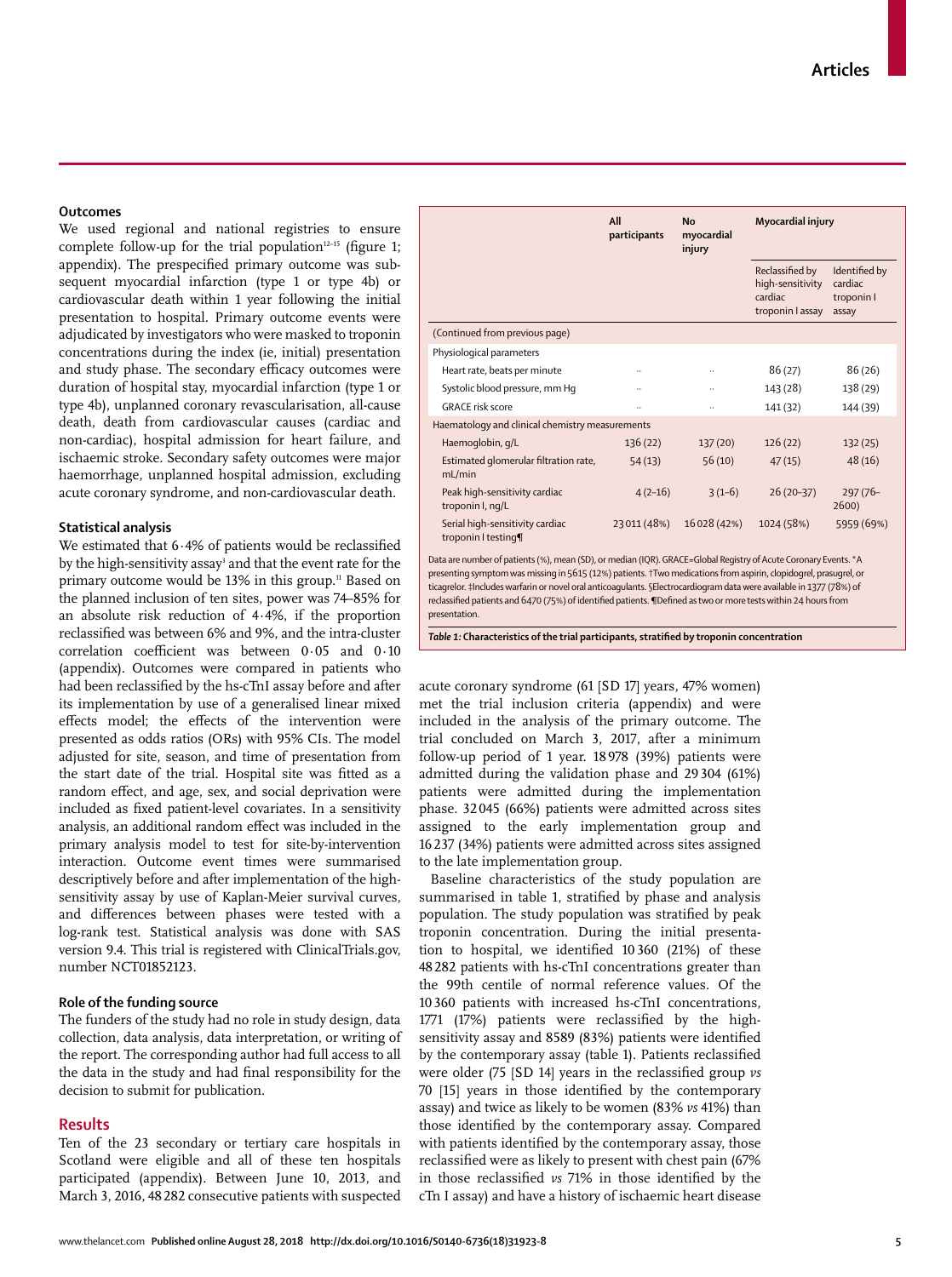|                                                               | All<br>participants<br>$(n=48282)$ | No myocardial injury      |                               | Myocardial injury                                               |                              |                                           |                              |  |
|---------------------------------------------------------------|------------------------------------|---------------------------|-------------------------------|-----------------------------------------------------------------|------------------------------|-------------------------------------------|------------------------------|--|
|                                                               |                                    | Validation<br>$(n=14862)$ | Implementation<br>$(n=23060)$ | Reclassified by<br>high-sensitivity cardiac<br>troponin I assay |                              | Identified by cardiac troponin I<br>assay |                              |  |
|                                                               |                                    |                           |                               | Validation<br>$(n=720)$                                         | Implementation<br>$(n=1051)$ | Validation<br>$(n=3396)$                  | Implementation<br>$(n=5193)$ |  |
| <b>Primary outcome</b>                                        |                                    |                           |                               |                                                                 |                              |                                           |                              |  |
| Myocardial infarction* or death from<br>cardiovascular causes | 2586 (5%)                          | 367 (2%)                  | 479 (2%)                      | 105 (15%)                                                       | 131 (12%)                    | 634 (19%)                                 | 870 (17%)                    |  |
| <b>Secondary outcomes</b>                                     |                                    |                           |                               |                                                                 |                              |                                           |                              |  |
| Myocardial infarction*                                        | 1046 (2%)                          | 163(1%)                   | 198 (1%)                      | 56 (8%)                                                         | 62 (6%)                      | 249 (7%)                                  | 318 (6%)                     |  |
| Unplanned revascularisation <sup>+</sup>                      | 672 (1%)                           | 80(1%)                    | 182 (1%)                      | 18 (3%)                                                         | 25(2%)                       | 147 (4%)                                  | 220 (4%)                     |  |
| All-cause death                                               | 4367 (9%)                          | 824 (6%)                  | 1170 (5%)                     | 167 (23%)                                                       | 187 (18%)                    | 882 (26%)                                 | 1137 (22%)                   |  |
| Death from cardiovascular causes                              | 1693 (4%)                          | 217 (1%)                  | 299 (1%)                      | 54 (8%)                                                         | 75 (7%)                      | 432 (13%)                                 | 616 (12%)                    |  |
| Death from cardiac causes                                     | 1273 (3%)                          | 143 (1%)                  | 191 (1%)                      | 32 (4%)                                                         | 59 (6%)                      | 349 (10%)                                 | 499 (10%)                    |  |
| Hospital admission for heart failure                          | 1700 (4%)                          | 334 (2%)                  | 337 (1%)                      | 91 (13%)                                                        | 113 (11%)                    | 371 (11%)                                 | 454 (9%)                     |  |
| Ischaemic stroke                                              | 546 (1%)                           | 171 (1%)                  | 173 (1%)                      | 24 (3%)                                                         | 17(2%)                       | 78 (2%)                                   | 83(2%)                       |  |
| Safety endpoints                                              |                                    |                           |                               |                                                                 |                              |                                           |                              |  |
| Major haemorrhage‡                                            | $195 (-1%)$                        | $40 (-1%)$                | $55 (< 1\%)$                  | 5(1%)                                                           | 11(1%)                       | 38 (1%)                                   | 46 (1%)                      |  |
| Unplanned hospital admission at<br>30 days§                   | 8489 (18%)                         | 2450 (17%)                | 2995 (13%)                    | 208 (29%)                                                       | 245 (23%)                    | 1190 (35%)                                | 1401 (27%)                   |  |
| Non-cardiovascular death                                      | 2673 (6%)                          | 607 (4%)                  | 871 (4%)                      | 113 (16%)                                                       | 111 (11%)                    | 450 (13%)                                 | 521 (10%)                    |  |

artery bypass grafting from discharge to 1 year later. ‡Bleeding Academic Research Consortium type 3 or type 5. §Excludes type 1 or type 4b myocardial infarction.

*Table 2:* **Primary and secondary outcomes after 1 year in participants, stratified by troponin concentration and phase**



*Figure 2:* **Incidence of myocardial infarction or death from cardiovascular causes at 1 year, stratified by troponin concentration and phase**

Data are Kaplan-Meier time-to-event curves. Paired log-rank test results are p=0·047 for no myocardial injury, p=0·131 for those reclassified by the hs-cTnI assay, and p=0·019 for those already identified by the contemporary cTnI assay. hs-cTnI=high-sensitivity cardiac troponin I. cTnI=contemporary cardiac troponin I.

(36% *vs* 33%), but were less likely to show myocardial ischaemia on the electrocardiograph (14% *vs* 36%). Clinical characteristics (such as presenting symptoms and comorbidities) were similar in each analysis population across both phases (appendix).

Patients were followed up for 1 year for all primary and secondary outcome measures. Within 1 year, 2586 (5%) of 48282 patients with suspected acute coronary syndrome had a subsequent myocardial infarction or death from cardiovascular causes (table 2). The primary outcome occurred in 1106 (6%) of 18978 patients who presented during the validation phase and in 1480 (5%) of 29304 patients who presented during the implementation phase (adjusted OR for implementation *vs* validation phase 1·05, 95% CI 0·92–1·19; p=0·48). Patients with myocardial injury were more likely than those without to have a subsequent myocardial infarction or death from cardiovascular causes within 1 year (figure 2). In patients who were reclassified by the high-sensitivity assay, the primary outcome occurred in 105 (15%) of 720 patients during the validation phase and 131 (12%) of 1051 patients in the implementation phase (1**·**10, 0**·**75–1**·**61; p=0**·**620; figure 3). In reclassified patients, there were no differences in any of the secondary efficacy and safety outcome measures between phases (table 2; figure 3).

The index diagnosis was adjudicated in all patients with hs-cTnI concentrations greater than the 99th centile. Where a consensus was reached by the adjudication panel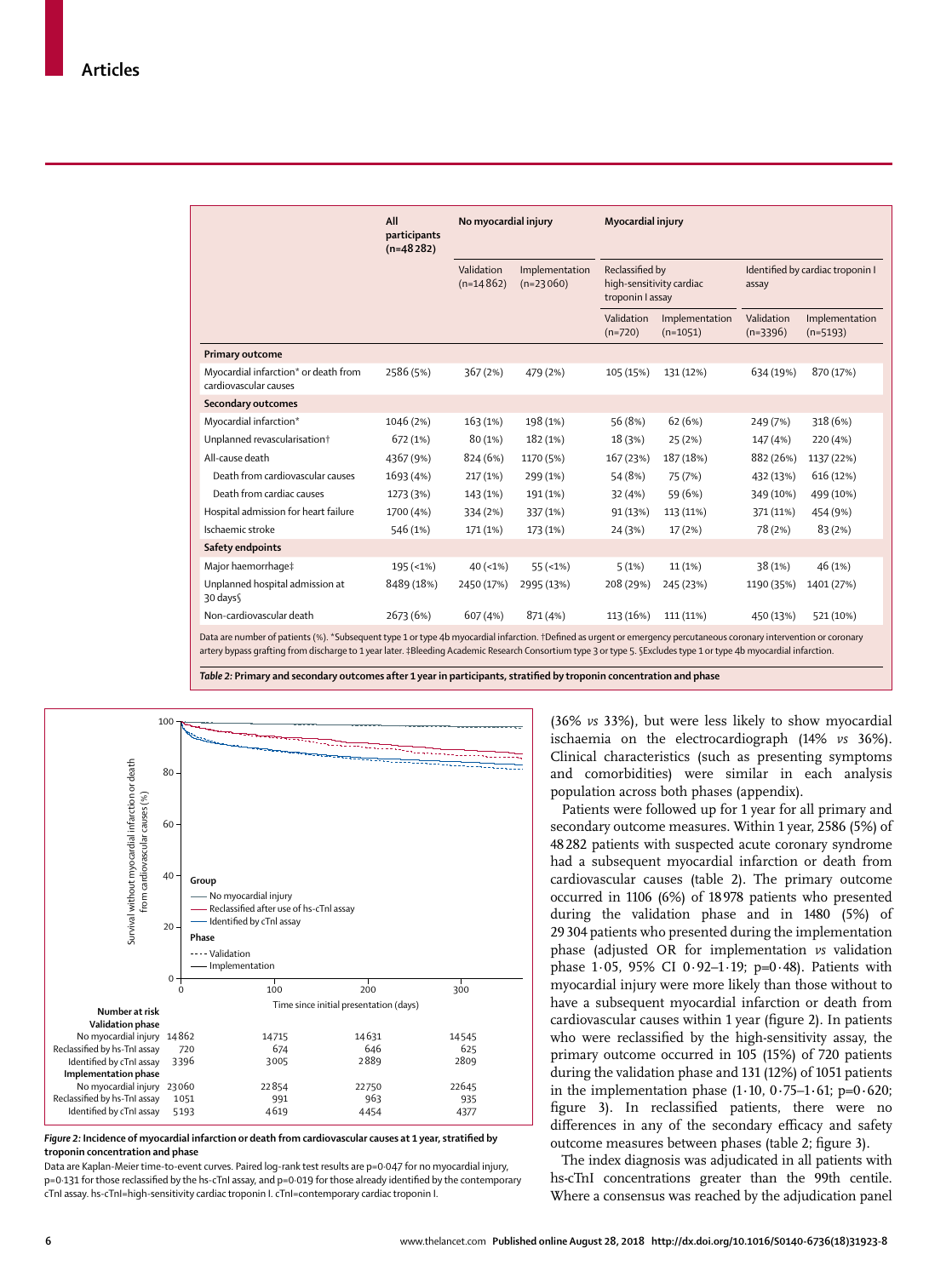|                                               | Validation phase |        | Implementation phase |        | Odds ratio          |                          |                      |
|-----------------------------------------------|------------------|--------|----------------------|--------|---------------------|--------------------------|----------------------|
|                                               | n                | %      | n                    | %      | 95% CI              |                          |                      |
| Primary outcome                               |                  |        |                      |        |                     |                          |                      |
| Myocardial infarction or cardiovascular death | 105              | $14-6$ | 131                  | 12.5   | $1.10(0.75 - 1.61)$ |                          |                      |
| Secondary outcome                             |                  |        |                      |        |                     |                          |                      |
| Myocardial infarction                         | 56               | 7.8    | 62                   | 5.9    | $1.33(0.81 - 2.20)$ |                          |                      |
| Unplanned revascularisation                   | 18               | 2.5    | 25                   | 2.4    | $1.77(0.72 - 4.36)$ |                          |                      |
| All-cause death                               | 167              | 23.2   | 187                  | $17-8$ | $0.71(0.46 - 1.10)$ |                          |                      |
| Death from cardiovascular causes              | 54               | 7.5    | 75                   | 7.1    | $0.86(0.51 - 1.45)$ |                          |                      |
| Death from cardiac causes                     | 32               | $4-4$  | 59                   | 5.6    | $1.13(0.61 - 2.09)$ |                          |                      |
| Hospital admission with heart failure         | 91               | 12.6   | 113                  | $10-8$ | $1.34(0.84 - 2.16)$ |                          |                      |
| Ischaemic stroke                              | 24               | 3.3    | 17                   | 1·6    | $0.85(0.33 - 2.18)$ |                          |                      |
|                                               |                  |        |                      |        |                     | 0.25<br>$1-0$            | 2.0<br>50            |
|                                               |                  |        |                      |        |                     | Implementation<br>better | Validation<br>better |

*Figure 3:* **Primary and secondary outcomes in patients reclassified by the high-sensitivity cardiac troponin I assay before and after implementation** Data are the number and percentage of patients with each outcome in the validation phase and implementation phase and the odds ratio for implementation versus validation. The intra-cluster correlation coefficient from the generalised linear mixed effects model was 0.

|                                                                                                                                                                                              |             | No myocardial injury (n=37922) | Myocardial injury |                                                                       |                                                        |                |  |
|----------------------------------------------------------------------------------------------------------------------------------------------------------------------------------------------|-------------|--------------------------------|-------------------|-----------------------------------------------------------------------|--------------------------------------------------------|----------------|--|
|                                                                                                                                                                                              | Validation  | Implementation                 |                   | Reclassified by high-sensitivity<br>cardiac troponin I assay (n=1771) | Identified by cardiac troponin I<br>assay ( $n=8589$ ) |                |  |
|                                                                                                                                                                                              |             |                                |                   | Implementation                                                        | Validation                                             | Implementation |  |
| Number of participants                                                                                                                                                                       | 14862 (39%) | 23060 (61%)                    | 720 (41%)         | 1051 (59%)                                                            | 3396 (40%)                                             | 5193 (60%)     |  |
| Duration of hospital stay, h                                                                                                                                                                 | $7(3-24)$   | $4(3-20)$                      | $21(4-101)$       | 51 (20-134)                                                           | 82 (19-186)                                            | 78 (37-164)    |  |
| Coronary angiography*                                                                                                                                                                        | 204(1%)     | 329 (1%)                       | 29 (4%)           | 111 (11%)                                                             | 1108 (33%)                                             | 2177 (42%)     |  |
| Percutaneous coronary intervention or<br>coronary artery bypass grafting                                                                                                                     | 112 (1%)    | 187 (1%)                       | 23 (3%)           | 51 (5%)                                                               | 706 (21%)                                              | 1535 (30%)     |  |
| New anti-platelet drug                                                                                                                                                                       | 795 (5%)    | 976 (4%)                       | 64 (9%)           | 194 (18%)                                                             | 1408 (41%)                                             | 2428 (47%)     |  |
| New dual anti-platelet therapy†                                                                                                                                                              | 248 (2%)    | 336 (1%)                       | 35 (5%)           | 124 (12%)                                                             | 1144 (34%)                                             | 2080 (40%)     |  |
| New statin therapy                                                                                                                                                                           | 419 (3%)    | 608 (3%)                       | 32(4%)            | 79 (8%)                                                               | 660 (19%)                                              | 1263 (24%)     |  |
| New angiotensin converting enzyme inhibitor<br>or angiotensin receptor blocker                                                                                                               | 287 (2%)    | 479 (2%)                       | 34 (5%)           | 77 (7%)                                                               | 671 (20%)                                              | 1163 (22%)     |  |
| New beta-blocker                                                                                                                                                                             | 765 (5%)    | 1092 (5%)                      | 65 (9%)           | 164 (16%)                                                             | 828 (24%)                                              | 1502 (29%)     |  |
| Data are number of patients (%) or median (IQR). *Angiography and revascularisation within 30 days of presentation. †Two medications from aspirin, clopidogrel, prasugrel,<br>or ticagrelor. |             |                                |                   |                                                                       |                                                        |                |  |

in 9115 (88%) patients, the diagnosis was type 1 myocardial infarction in 5028 (55%) patients, type 2 myocardial infarction in 1260 (14%) patients, and myocardial injury in 2810 (31%) patients. Compared with patients identified by the contemporary assay, those reclassified by the high-sensitivity assay were less likely to have type 1 myocardial infarction (515 [33%] patients who had been reclassified *vs* 4513 [60%] patients who had been identified by the contemporary assay), and more likely to be classified as having myocardial injury (796 [51%] patients *vs* 2014 [27%] patients).

Management during the index presentation was compared. Patients reclassified by the high-sensitivity assay were more likely to undergo coronary angiography in the implementation phase compared with the validation phase (11% in the implementation phase *vs* 4% in the validation phase), but percutaneous coronary intervention (5% *vs* 3%) did not differ (table 3). Similarly, there were more new prescriptions for additional anti-platelet therapy (18% *vs* 9%) and other secondary prevention agents during the implementation phase than the validation phase. The duration of hospital stay was longer in the implementation phase than the validation phase in reclassified patients (median 51 h, IQR 20–134 in the implementation phase; *vs* 21 h, 4–101 in the validation phase), but was shorter in patients without myocardial injury (4 h, 3–20; *vs* 7 h, 3–24) and in the study population overall (8 h, 3–40; *vs* 11 h, 4–38; table 3).

## **Discussion**

We evaluated whether the use of a high-sensitivity cardiac troponin assay was beneficial or harmful in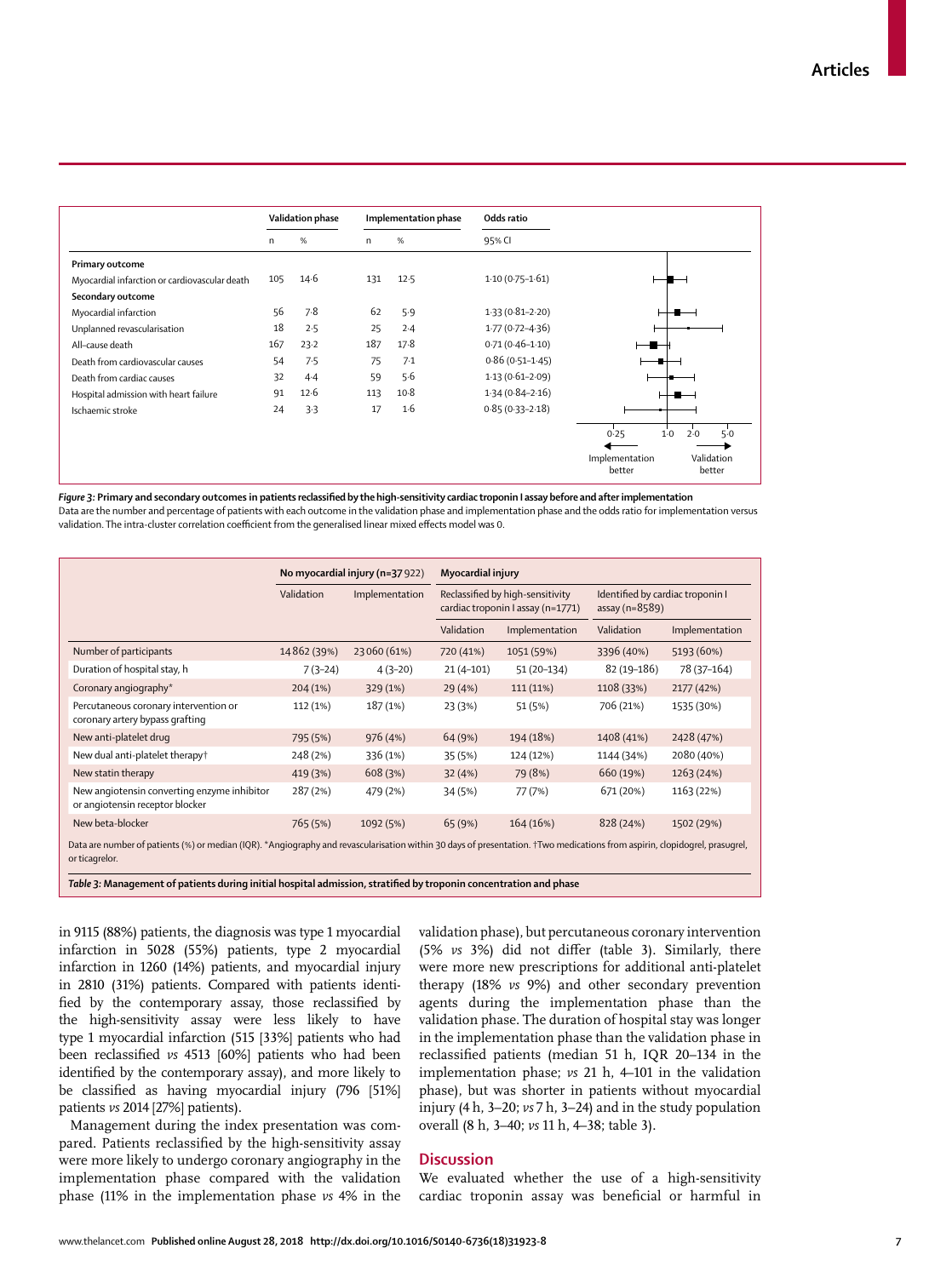48 282 consecutive patients with suspected acute coronary syndrome. Introduction of the high-sensitivity assay prompted reclassification of 1771 (17%) patients with myocardial injury; however, only a third of these patients had a diagnosis of type 1 myocardial infarction and the incidence of subsequent myocardial infarction or death from cardiovascular causes within 1 year was not changed by introduction of this high-sensitivity assay.

There are several strengths of our trial design.<sup>16</sup> First, we enrolled consecutive patients in whom the attending clinician suspected acute coronary syndrome by embedding our screening tool into the electronic healthcare system. Because the intervention was implemented at hospital level, consent was not sought from individual patients. This study design also avoided selection bias and ensured that, unlike in most cardiovascular trials, our study population was representative, comprising low-risk and high-risk individuals, an equal proportion of men and women, patients who presented out-of-hours, and those who were unwell and unlikely to survive. Second, throughout the trial, contemporary and highsensitivity troponin assays were run simultaneously in plasma that was surplus to requirement, to accurately identify all patients reclassified by high-sensitivity testing during both phases of the trial. Third, we used established regional and national registries<sup>12,15</sup> to track investigations, treatments, and outcomes in all patients through linkage of electronic health-care records ensuring 100% followup in those patients who remained resident in Scotland. Finally, these linked datasets were used to assess all index and primary outcome events in accordance with the Universal Definition of Myocardial Infarction.

We previously showed that lowering the diagnostic threshold with a contemporary troponin assay was associated with a reduction in myocardial infarction or death in those reclassified as having myocardial infarction.<sup>11</sup> Despite these improvements, several observational studies<sup>17-19</sup> that evaluated high-sensitivity assays have suggested that myocardial infarction is underdiagnosed with contemporary assays and that misdiagnosis is associated with excess mortality. 20 In this context, we expected that the introduction of a high-sensitivity assay would improve outcomes. However, we observed no difference in the primary or secondary efficacy outcomes within 1 year in patients reclassified with the highsensitivity assay. This finding was despite the assay identifying a group with similar cardiovascular risk factors as those with more extensive myocardial injury, and despite 236 (13%) of 1771 patients having a subsequent myocardial infarction or cardiovascular death within 1 year.

Several observations could explain our findings. First, only a third of patients who were reclassified by the highsensitivity assay actually had a diagnosis of type 1 myocardial infarction and would therefore benefit from evidence-based therapies. Second, although patients with myocardial injury or type 2 myocardial infarction are known to have poor outcomes, $21-23$  this population is very heterogeneous, and no evidence from randomised trials yet exists to guide treatment in these patients. Third, although new prescriptions for anti-platelet, statin, and beta-blocker therapies doubled and the frequency of coronary angiography tripled in the implementation phase, overall only 1 in 10 patients received an additional secondary preventive drug or underwent angiography. However, many patients reclassified by the highsensitivity assay were already known to have ischaemic heart disease and were receiving secondary prevention at the time of presentation, which might have attenuated the potential to improve outcomes. Finally, most patients reclassified by the high-sensitivity assay were women, because the sex-specific 99th centile is lower in women than men. Many studies<sup>3,24</sup> have reported that women are less likely to receive investigations and treatments for coronary heart disease than men, and this could have further attenuated any benefit of implementing the highsensitivity assay.

Although the duration of stay doubled in those reclassified by the high-sensitivity assay, it was reduced by a third across the trial population. This reduction was because most patients did not have myocardial injury or infarction, and their duration of hospital stay halved. Importantly, implementation might have improved the treating clinician's confidence that myocardial infarction had been ruled out, resulting in an earlier discharge; our findings of reduced hospital stay duration are consistent with a previous study.<sup>25</sup> Emerging evidence suggests that very low hs-cTnI concentrations at presentation can identify half of all patients as low risk.<sup>12,26,27</sup> Similar observations have been reported for cardiac troponin T,<sup>28,29</sup> and risk stratification thresholds below the 99th centile have been incorporated into early rule-out pathways.<sup>30-34</sup> The 2016 European Society of Cardiology guidelines<sup>35</sup> recommend the use of pathways that incorporate thresholds below the 99th centile and small changes in cardiac troponin to improve both the rule-in and rule-out of myocardial infarction. Together, these approaches have the potential to improve the efficiency of health-care systems, but prospective randomised controlled trials are ongoing to determine the effectiveness and safety of these pathways and their impact on patient care (such as ClinicalTrials.gov NCT03005158 and Australian New Zealand Clinical Trials Registry ACTRN12615001379505).

To our knowledge, our findings represent the first evidence from a randomised controlled trial that evaluates the recommendations of the Universal Definition of Myocardial Infarction. Despite consistently implementing these guidelines across all sites, use of the hs-cTn I assay did not improve outcomes for patients. In contrast to earlier studies, $<sup>11</sup>$  in which improvements</sup> in assay performance were associated with benefits in reducing the diagnostic threshold from 200 ng/L to 50 ng/L, further reductions identified a heterogeneous group of patients. The recommendation that the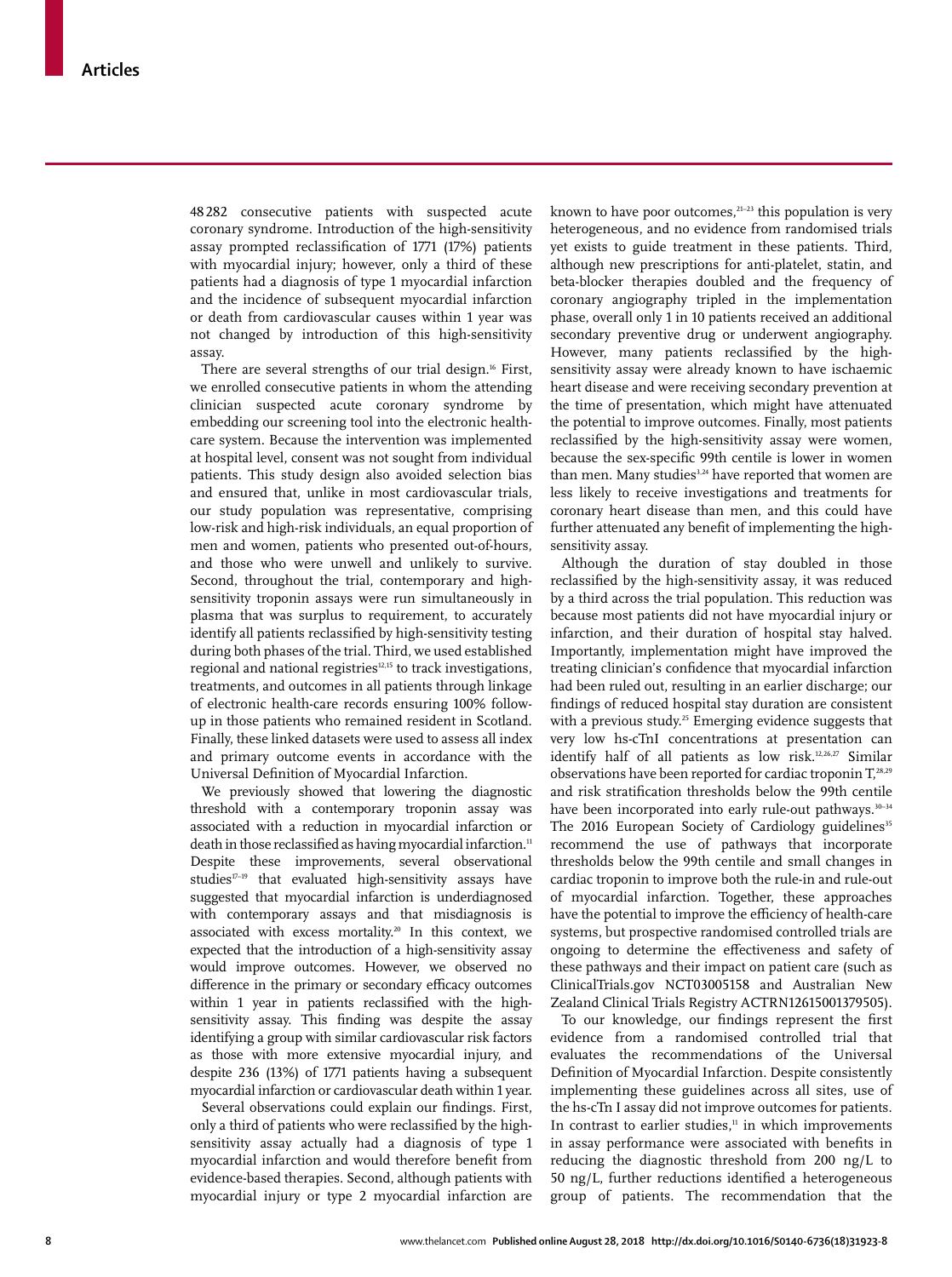99th centile from a healthy reference population be used to diagnose myocardial infarction is based on expert consensus and observational studies rather than evidence from randomised controlled trials. Registry studies<sup>36-38</sup> suggest that the introduction of a highsensitivity cardiac troponin T assay was associated with better risk stratification of patients in the Emergency Department and more percutaneous coronary intervention with lower rates of recurrent myocardial infarction, but these studies showed no difference in allcause mortality. By contrast, we showed that implementation of a high-sensitivity assay did not improve clinical outcomes in our randomised controlled trial despite accurately identifying the group of patients most likely to benefit. This finding raises the question of what is the optimal approach to diagnose myocardial infarction. Should clinical decisions be based on a statistical threshold derived from a reference population, or an approach that acknowledges the continuum of disease and optimises diagnostic accuracy?

There are some study limitations. This was a pragmatic trial, and therefore we had to accept some flexibility in the implementation phase to accommodate shared outof-hours laboratory services, shared electronic patient records, and site closures (appendix). The proportion of patients reclassified with the high-sensitivity assay was smaller than anticipated from our pilot study<sup>3</sup> but, given the consistency of our findings across a range of endpoints, it is unlikely a larger trial would have yielded a different result. Hospitals that use lower contemporary assay thresholds would reclassify fewer patients when implementing a high-sensitivity assay, but the effect on subsequent myocardial infarction or death from cardiovascular causes would probably be similar. A previous study<sup>39</sup> has suggested that higher diagnostic thresholds should be applied in patients with renal impairment, and we did not evaluate this approach in our trial. However, renal function was similar in patients with myocardial injury, whether reclassified by the highsensitivity assay or identified by the contemporary assay, suggesting that the prevalence of this comorbidity is not the primary explanation for our findings. Finally, further research is required to understand how the changing criteria for the classification of patients with myocardial injury and infarction will affect patient management and clinical outcomes.

In conclusion, we have shown that implementation of a high-sensitivity cardiac troponin I assay prompted reclassification of 1771 (17%) of 10 360 patients with myocardial injury; however, only a third of these patients had a diagnosis of type 1 myocardial infarction, and the incidence of subsequent myocardial infarction or death from cardiovascular causes within 1 year was not affected by use of this assay.

#### **Contributors**

ASVS, FES, SW, CB, IF, AC, AR, AG, POC, FSA, DAM, DM, KAAF, DEN, CJW, and NLM contributed to the conception and design of the study. ASVS, AA, FES, AVF, KKL, ARC, DS, CLS, PDA, JPMA, MSA, JH, AJM, RO'B, CT, and NLM were involved in the acquisition of data. ASVS, AA, FES, AVF, ARC, KKL, RH, RAP, CK, CJW, and NLM contributed to analysis or interpretation of the data or both. ASVS, AA, FES, and NLM were involved in drafting the manuscript. ASVS, AA, FES, AVF, KKL, ARC, DS, CLS, PDA, JPMA, MSA, JH, AJM, RO'B, CB, IF, SW, AC, AR, AG, POC, FSA, DAM, DM, KAAF, DEN, CT, RH, RAP, CK, CJW, and NLM critically revised the manuscript. All authors the manuscript to be submitted.

#### **The High-STEACS Investigators**

Nicholas L Mills, Fiona E Strachan, Christopher Tuck, Anoop S V Shah, Atul Anand, Amy V Ferry, Kuan Ken Lee, Andrew R Chapman, Dennis Sandeman, Philip D Adamson, Catherine L Stables, Lucy Marshall, Stacey D Stewart, Takeshi Fujisawa, Catalina A Vallejos, Athanasios Tsanas, Mischa Hautvast, Jean McPherson, Lynn McKinlay, David E Newby, Keith A A Fox, Colin Berry, Simon Walker, Christopher J Weir, Ian Ford, Alasdair Gray, Paul O Collinson, Fred S Apple, Alan Reid, Anne Cruikshank, Iain Findlay, Shannon Amoils, David A McAllister, Donogh Maguire, Jennifer Stevens, John Norrie, Jack P M Andrews, Philip D Adamson, Alastair Moss, Mohamed S Anwar, John Hung, Jonathan Malo, Colin M Fischbacher, Bernard L Croal, Stephen J Leslie, Catriona Keerie, Richard A Parker, Allan Walker, Ronnie Harkess, Tony Wackett, Roma Armstrong, Marion Flood, Laura Stirling, Claire MacDonald, Imran Sadat, Frank Finlay, Heather Charles, Pamela Linksted, Stephen Young, Bill Alexander, Chris Duncan.

#### **Declaration of interests**

ASVS and ARC report honoraria from Abbott Diagnostics. CB reports a research grant awarded to the University of Glasgow from AstraZeneca, outside the submitted work. FSA reports research grants awarded to the Minneapolis Medical Research Foundation from Abbott Diagnostics, Siemens Healthcare Diagnostics, Ortho Clinical Diagnostics, and Beckman Coulter, outside the submitted work, and personal fees from HyTest. NLM reports research grants awarded to the University of Edinburgh from Abbott Diagnostics and Siemens Diagnostics, outside the submitted work, and honoraria from Abbott Diagnostics, Roche Diagnostics, and Singulex. All other authors declare no competing interests.

#### **Data sharing**

The High-STEACS trial makes use of several routine electronic health care data sources that are linked, de-identified, and held in our national safe haven, which is accessible by approved individuals who have undertaken the necessary governance training. Summary data can be made available upon request to the corresponding author.

#### **Acknowledgments**

This trial was funded by the British Heart Foundation (SP/12/10/29922) with support from the British Heart Foundation Centre for Research Excellence (RE/13/3/30183). CJW was supported by NHS Lothian through the Edinburgh Clinical Trials Unit. Abbott Laboratories provided cardiac troponin assay reagents, calibrators, and controls without charge. NLM is supported by the Butler Senior Clinical Research Fellowship (FS/16/14/32023), from the British Heart Foundation. We would like to thank researchers from the Emergency Medicine Research Group of Edinburgh for their support during the conduct of this trial.

#### **References**

- 1 Thygesen K, Alpert JS, Jaffe AS, et al. Third universal definition of myocardial infarction. *Circulation* 2012; **126:** 2020–35.
- Apple FS, Collinson PO. Analytical characteristics of high–sensitivity cardiac troponin assays. *Clin Chem* 2012; **58:** 54–61.
- 3 Shah AS, Griffiths M, Lee KK, et al. High sensitivity cardiac troponin and the under-diagnosis of myocardial infarction in women: prospective cohort study. *BMJ* 2015; **350:** g7873.
- Kimenai DM, Janssen EBNJ, Eggers KM, et al. Sex-specific versus overall clinical decision limits for cardiac troponin I and T for the diagnosis of acute myocardial infarction: a systematic review. *Clin Chem* 2018; **64:** 1034–43.